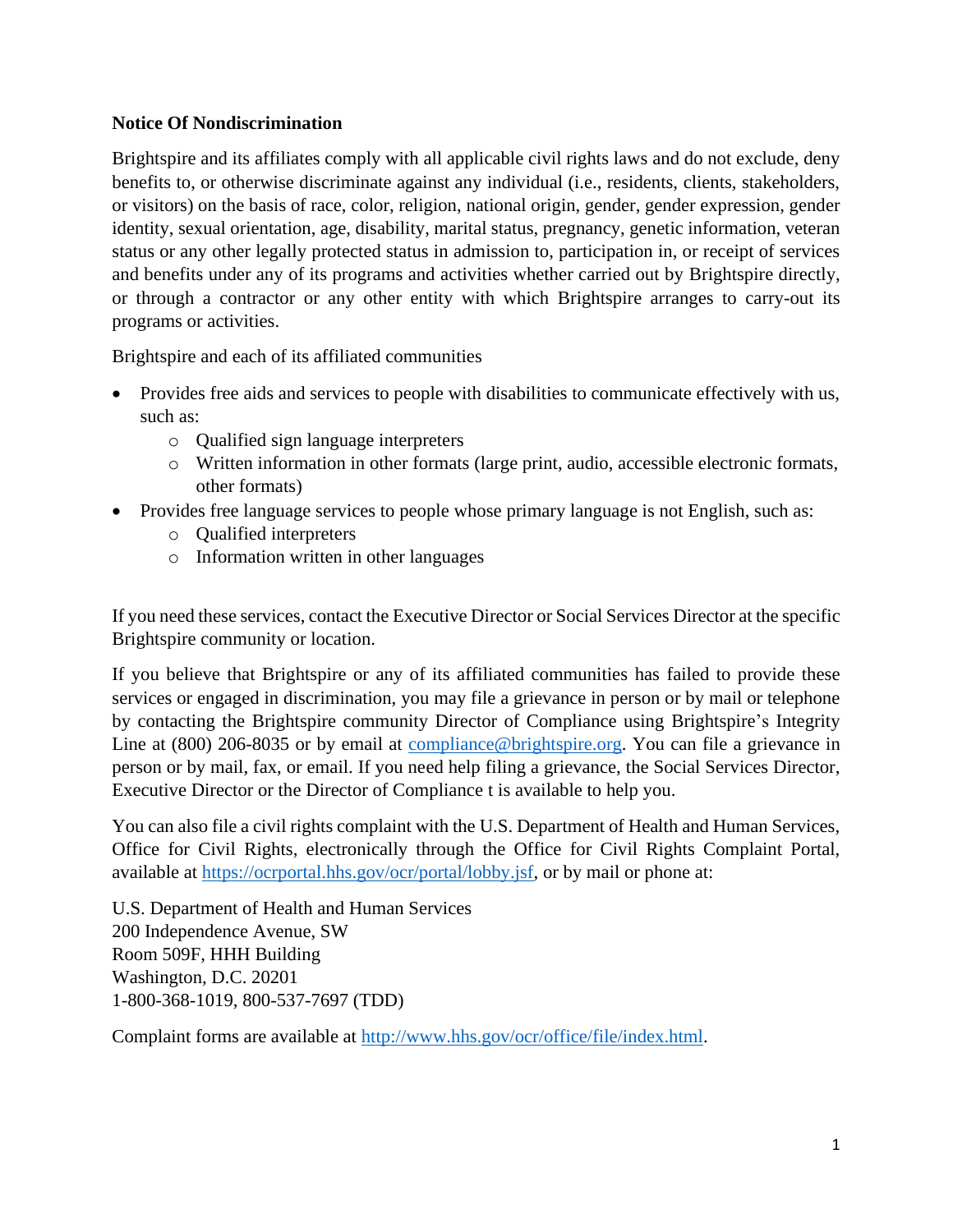English

ATTENTION: If you speak English, language assistance services, free of charge, are available to you. Call 1-877-737-4999 (TTY: 711).

Español (Spanish) ATENCIÓN: si habla español, tiene a su disposición servicios gratuitos de asistencia lingüística. Llame al 1-877-737-4999 (TTY: 711).

繁體中文 (Chinese) 注意:如果您使用繁體中文,您可以免費獲得語言援助服務。請致電 1-877-737-4999  $(TTY: 711)$ <sub>0</sub>

Deutsch (German) ACHTUNG: Wenn Sie Deutsch sprechen, stehen Ihnen kostenlos sprachliche Hilfsdienstleistungen zur Verfügung. Rufnummer: 1- 877-737-4999 (TTY: 711).

Tiếng Việt (Vietnamese) CHÚ Ý: Nếu bạn nói Tiếng Việt, có các dịch vụ hỗ trợ ngôn ngữ miễn phí dành cho bạn. Gọi số 1-877-737-4999 (TTY: 711).

(Arabic (العربية :TTY) تنبيه :إذا كنت تتحدث اللغة العربية، خدمات المساعدة اللغوية، مجاناً، تتوفر لك .استدعاء 1-877-4999-4999 711).

Srpsko-hrvatski (Serbo-Croatian) OBAVJEŠTENJE: Ako govorite srpsko-hrvatski, usluge jezičke pomoći dostupne su vam besplatno. Nazovite 1- 877-737-4999 (TTY: 711).

日本語 (Japanese) 注意事項:日本語を話される場合、無料の言語支援をご利用いただけます。1-877-737- 4999 (TTY: 711) まで、お電話にてご連絡ください。

Français (French)

ATTENTION : Si vous parlez français, des services d'aide linguistique vous sont proposés gratuitement. Appelez le 1-877-737-4999 (TTY: 711).

한국어 (Korean)

주의: 한국어를 사용하시는 경우, 언어 지원 서비스를 무료로 이용하실 수 있습니다. 1- 877-737-4999 (TTY: 711) 번으로 전화해 주십시오.

Deitsch (Pennsylvania Dutch)

Wann du [Deitsch (Pennsylvania German / Dutch)] schwetzscht, kannscht du mitaus Koschte ebber gricke, ass dihr helft mit die englisch Schprooch. Ruf selli Nummer uff: Call 1-877-737- 4999 (TTY: 711).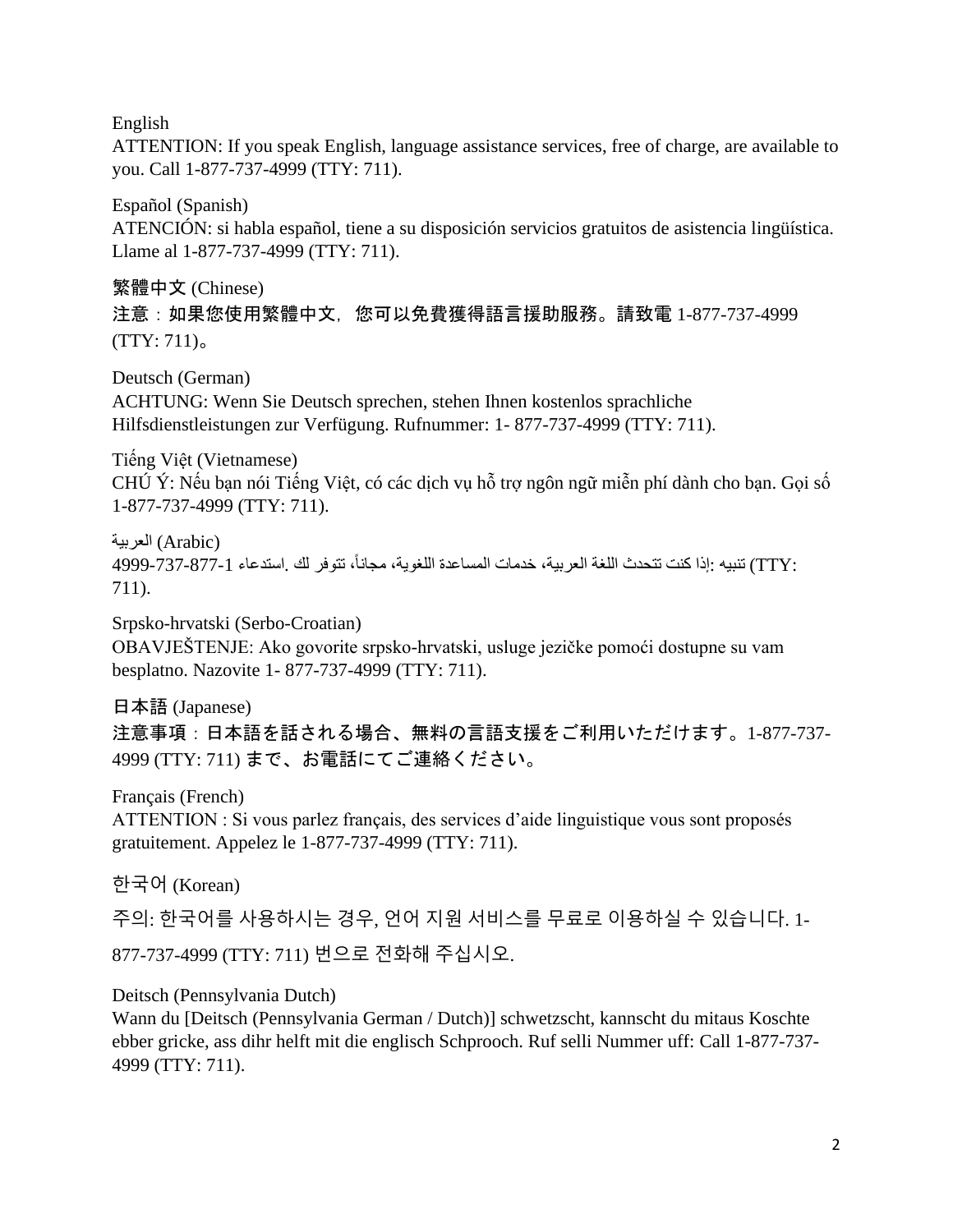#### Русский **(Russian)**

ВНИМАНИЕ: Если вы говорите на русском языке, то вам доступны бесплатные услуги перевода. Звоните 1-877-737-4999 (TTY: 711).

#### Tagalog **(Tagalog – Filipino)**

PAUNAWA: Kung nagsasalita ka ng Tagalog, maaari kang gumamit ng mga serbisyo ng tulong sa wika nang walang bayad. Tumawag sa 1-877-737-4999 (TTY: 711).

Nederlands (Dutch) AANDACHT: Als u nederlands spreekt, kunt u gratis gebruikmaken van de taalkundige diensten. Bel 1-877-737-4999 (TTY: 711).

#### Kreyòl Ayisyen **(French Creole)**

ATANSYON: Si w pale Kreyòl Ayisyen, gen sèvis èd pou lang ki disponib gratis pou ou. Rele 1-877-737-4999 (TTY: 711).

#### Português **(Portuguese)**

ATENÇÃO: Se fala português, encontram-se disponíveis serviços linguísticos, grátis. Ligue para 1-877-737-4999 (TTY: 711).

## Italiano **(Italian)**

ATTENZIONE: In caso la lingua parlata sia l'italiano, sono disponibili servizi di assistenza linguistica gratuiti. Chiamare il numero 1-877-737-4999 (TTY: 711).

#### Polski **(Polish)**

UWAGA: Jeżeli mówisz po polsku, możesz skorzystać z bezpłatnej pomocy językowej. Zadzwoń pod numer 1-877-737-4999 (TTY: 711).

## ગજુ રાતી **(Gujarati)**

સુચના: જો તમે ગુજરાતી બોલતા હો, તો નિ:શુલ્ક ભાષા સહાય સેવાઓ તમારા માટે ઉપલબ્ધ છે. ફોન

કરો 1-877-737-4999 (TTY: 711).

## ภาษาไทย **(Thai)**

เรียน: ถ้าคุณพูดภาษาไทยคุณสามารถใช้บริการช่วยเหลือทางภาษาได้ฟรี โทร  $1$ -877-737-4999 (TTY: 711).

#### हिंदी **(Hindi)**

ध्यान दें: यदि आप हिंदी बोलते हैं तो आपके लिए मुफ्त में भाषा सहायता सेवाएं उपलब्ध हैं।  $1$ -877-737-4999 (TTY: 711) पर कॉल करें।

#### Türkçe **(Turkish)**

DİKKAT: Eğer Türkçe konuşuyor iseniz, dil yardımı hizmetlerinden ücretsiz olarak yararlanabilirsiniz. 1-877-737-4999 (TTY: 711) irtibat numaralarını arayın.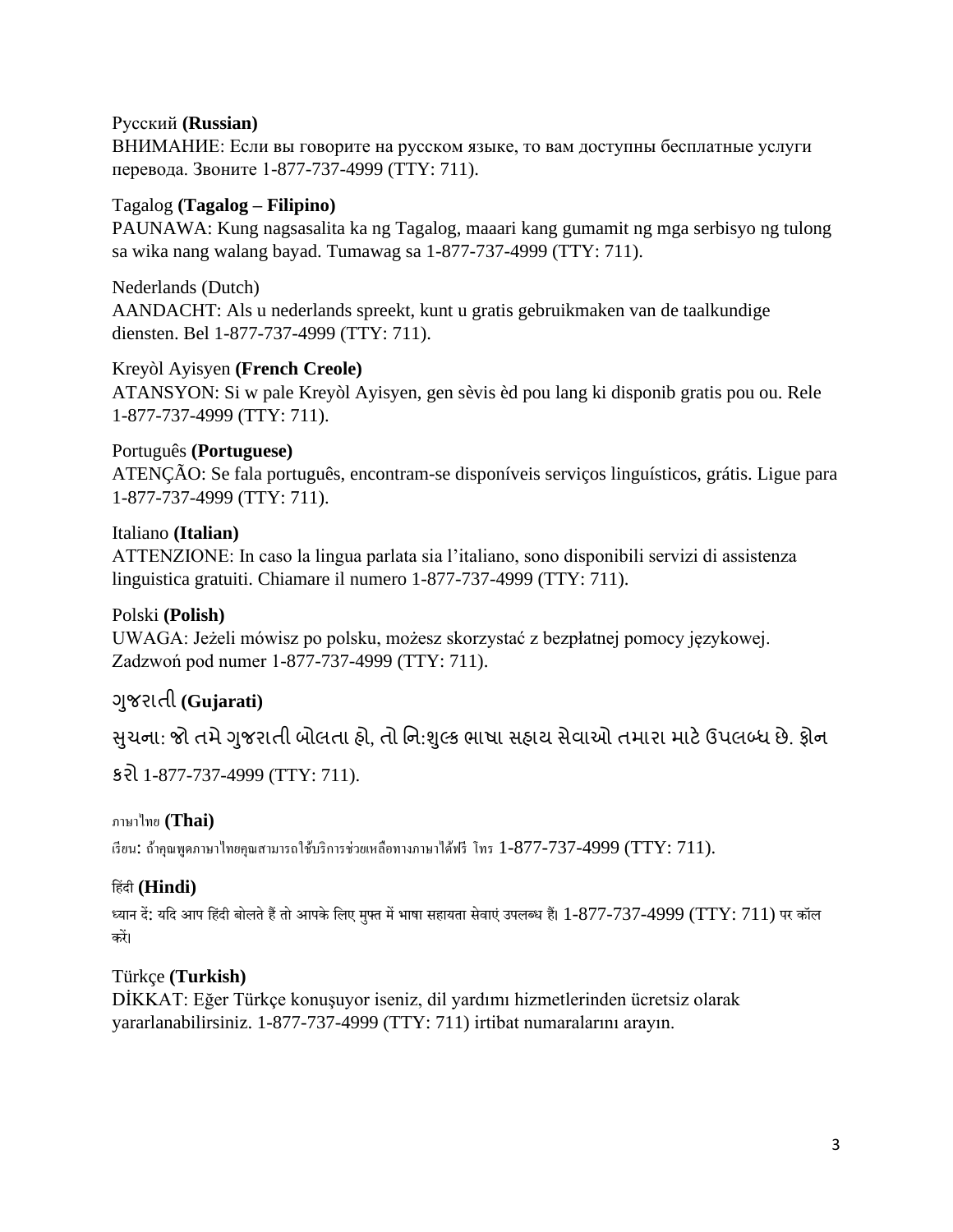## ਪੰ ਜਾਬੀ **(Punjabi)**

## ਧਿਆਨ ਦਿਓ: ਜੇ ਤਸੀਂ ਪੰਜਾਬੀ ਬੋਲਦੇ ਹੋ, ਤਾਂ ਭਾਸ਼ਾ ਵਿੱਚ ਸਹਾਇਤਾ ਸੇਵਾ ਤਹਾਡੇ ਲਈ ਮਫਤ ਉਪਲਬਧ ਹੈ। 1-877-

737-4999 (TTY: 711) 'ਤੇ ਕਾਲ ਕਰੋ।

## नेपाली **(Nepali)**

ध्यान दिनुहोस: तपाईंले नेपाली बोल्नुहन्छ भने तपाईंको निम्ति भाषा सहायता सेवाहरू निःशुल्क रूपमा उपलब्ध छ। फोन गर्नुहोस 1-877-737-4999 (TTY: 711)।

## አማርኛ **(Amharic)**

ማስታወሻ: የሚናገሩት ቋንቋ ኣማርኛ ከሆነ የትርጉም እርዳታ ድርጅቶች፣ በነጻ ሊያግዝዎት ተዘጋጀተዋል፡ ወደ ሚከተለው ቁጥር ይደውሉ 1-877-737-4999 (TTY: 711).

## Oroomiffa (Oromo) **Cushite**

XIYYEEFFANNAA: Afaan dubbattu Oroomiffa, tajaajila gargaarsa afaanii, kanfaltiidhaan ala, ni argama. Bilbilaa 1-877-737-4999 (TTY: 711).

## Ikirundi **(Bantu – Kirundi)**

ICITONDERWA: Nimba uvuga Ikirundi, uzohabwa serivisi zo gufasha mu ndimi, ku buntu. Woterefona 1-877-737-4999 (TTY: 711).

## ພາສາລາວ **(Lao)**

ໂປດຊາບ: ຖ້າວ່າ ທ່ານເວົາພາສາ ລາວ, ການບໍລິການຊ່ວຍເຫຼືອດ້ານພາສາ, ໂດຍບໍເສັງຄ່າ, ແມ່ນມີພ້ອມໃຫ້ທ່ານ. ໂທຣ 1-877-737-4999 (TTY: 711).

## Română **(Romanian)**

ATENȚIE: Dacă vorbiți limba română, vă stau la dispoziție servicii de asistență lingvistică, gratuit. Sunați la 1-877-737-4999 (TTY: 711).

## Українська **(Ukrainian)**

УВАГА! Якщо ви розмовляєте українською мовою, ви можете звернутися до безкоштовної служби мовної підтримки. Телефонуйте за номером 1-877-737-4999 (TTY: 711).

## ខ្មែរ **(Cambodian)**

ប្រយ័ត្ន៖ បើសិនជាអ្នកនិយាយ ភាសាខ្មែរ, សេវាជំនួយផ្នែកភាសា ដោយមិនគិតឈ្នួល គឺអាចមានសំរាប់បំរើអ្នក។ ចូរ ទូរស័ព្ទ  $1-877$ – $737$ – $4999$   $(\mathrm{TTY:}$   $711)$ .

## বাংলা **(Bengali)**

লক্ষ্য করুনঃ যদি আপনি বাংলা, কথা বলতে পারেন, তাহলে নিঃখরচায় ভাষা সহায়তা পরিষেবা উপলব্ধ আছে৷ ফোন করুন ১-1-877-737-4999 (TTY: 711) ।

# **(Urdu (**اُردُو

خبر دار :اگر آپ اردو بولتے ہيں، تو آپ کو زبان کی مدد کی خدمات مفت ميں دستياب ہيں ۔ کال کريں 1-877-737-4999 (TTY: 711).